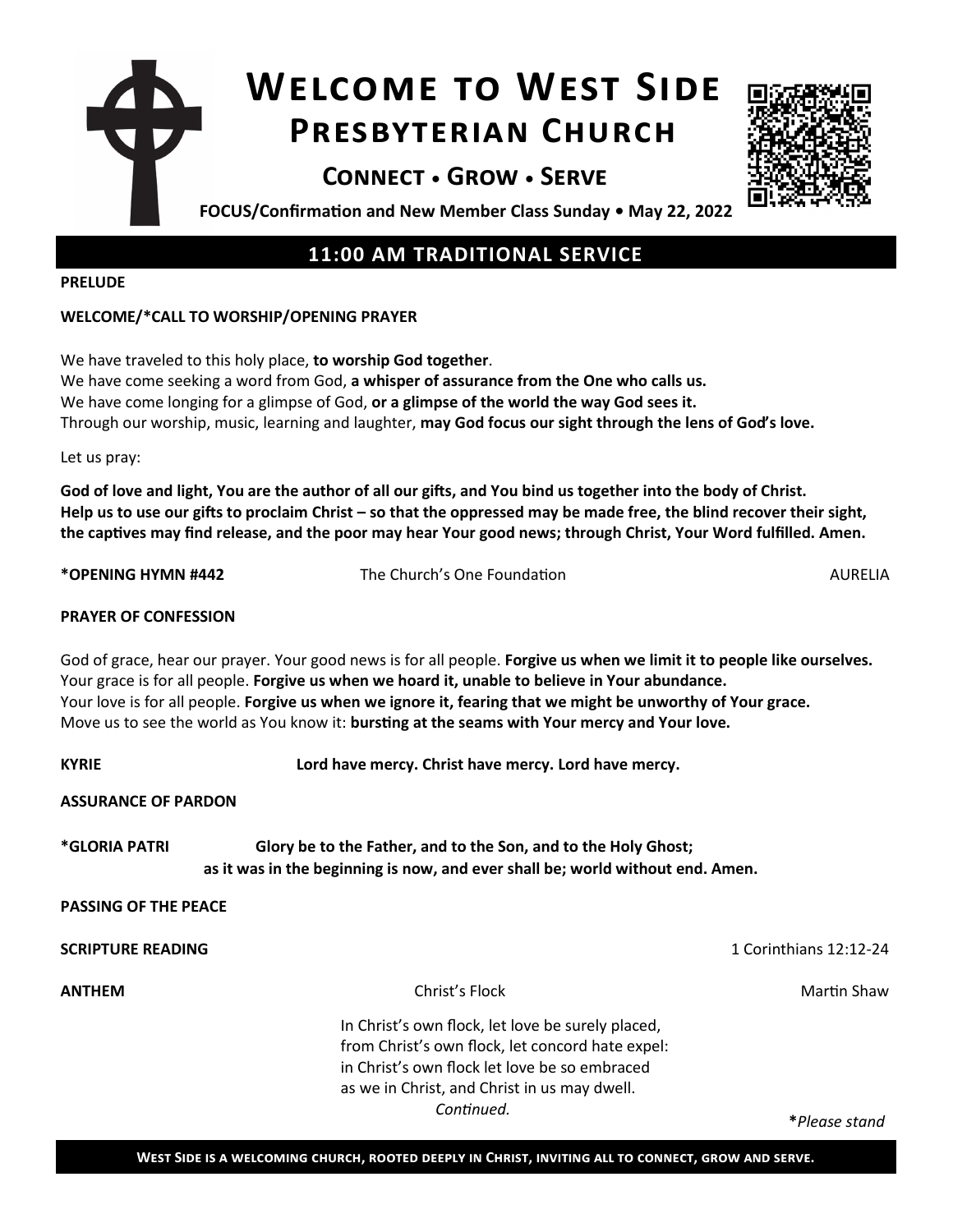Christ is the author of all unity, from whence proceedeth all felicity.

O sing unto this glittering, glorious King, O praises bring from every living thing; Let heart and voice like bells of silver ring. Alleluia, alleluia!

**SCRIPTURE READING** 1 Corinthians 12:25-31

| <b>SERMON</b>            | Together as the Church                                               | Rev. Penny Hogan |
|--------------------------|----------------------------------------------------------------------|------------------|
| <b>RESPONSE OF FAITH</b> | A Collective Statement of Faith by the 2022 FOCUS Confirmation Class |                  |

**I believe that God is in three persons: the Father, the Son, and the Holy Spirit. I believe that God created the world, the universe and humanity. God is powerful, loving, forgiving, trustworthy, caring, patient, and will never fail me. I know that God accepts everyone, and there is nothing I need to do to feel accepted by God. I now understand how much God loves and supports me; I can always rely on Him. God is always there for me, whether I'm in church or not, actively thinking about God or not, or even fully appreciating what He did for me.**

**I believe Jesus is the second person of the Holy Trinity and is God in human flesh. Jesus died for our sins so that we could be forgiven and gain passage into heaven through His grace. I believe Jesus, the Son of God, reveals God to humanity. Jesus helped shape humanity through His lessons and parables.**

**The Holy Spirit is the third person of the Trinity who inspires, leads and guides us; it is the wind that blows us away from sin and towards God. I believe the Church helps us to keep our feet on God's path, so that we can continue to live out God's word. The Church is a community that serves and welcomes others. The Church is the place where people who have the same beliefs can worship together and learn the word of God.**

**I know that my Christian community here always welcomes me. I believe the role of Christians in the world is to help others who cannot help themselves, to spread the good news of Christ, and to try to make the world a better place. I will try my best to live out God's will by being a loving and humble friend, using my talents and gifts to help others, praying regularly, and being my authentic self all the time. My mission is to love God and love others: to love all of God's creation, all people of every color, creed and crevice of this earth; to extend to them forgiveness and compassion, even if I am met with hostility, and to spread love to counteract the hate that permeates this world.**

**HYMN #339** Be Thou My Vision SLANE

**NEW MEMBER SLIDE SHOW**

**RECEPTION OF NEW MEMBERS/COMMITMENT OF CONGREGATION** 

**We the members of West Side Presbyterian Church believe that each one of you is a special part of this congregation. We support and encourage your commitment to Christ, begun in Baptism and affirmed today.**

*Continued.*